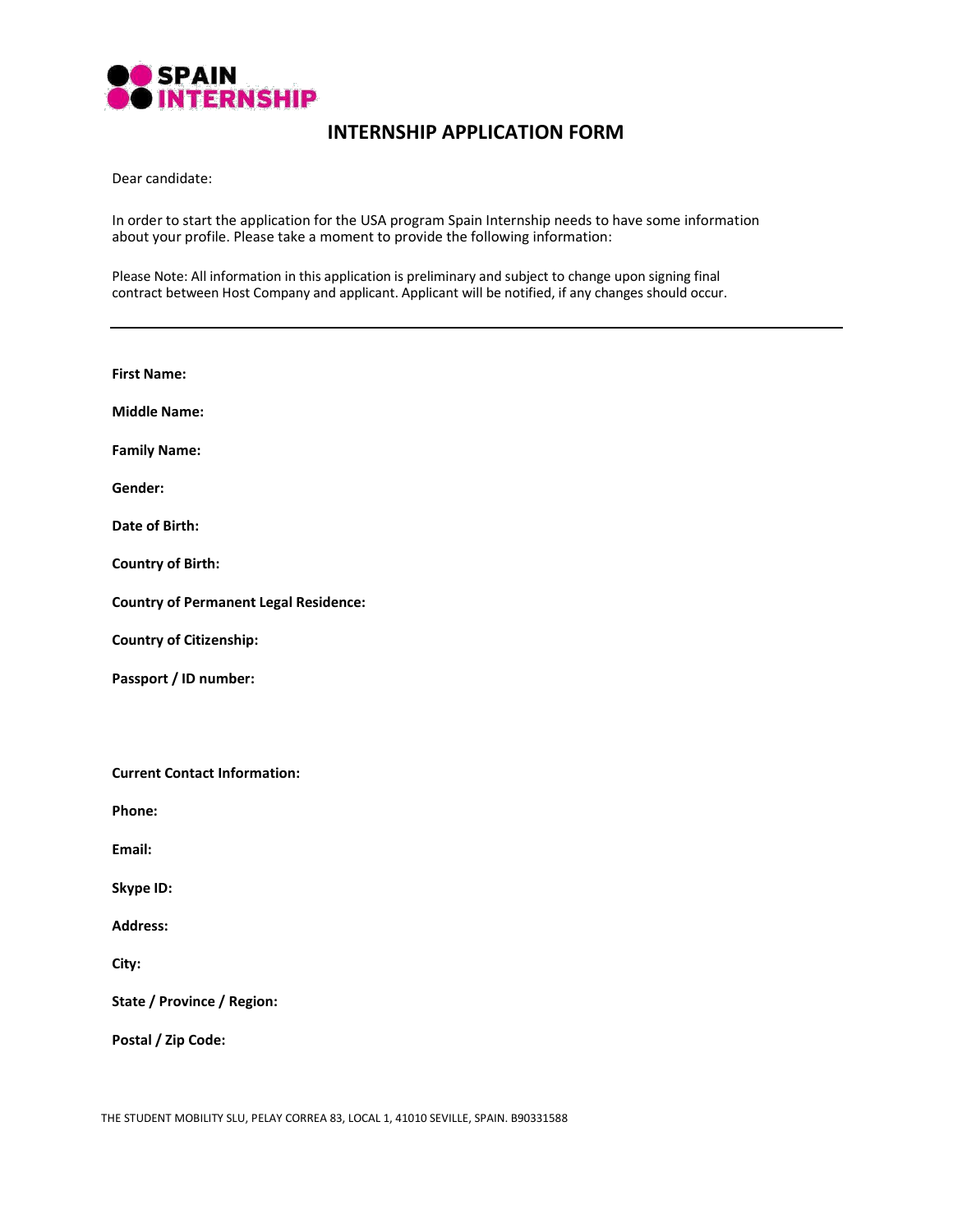

**Studies:**

**Finished by/Will finish by:**

**Name of University Institution/College**

**Field of Study:**

**Work/Internship experience:**

**Languages:**

**Desired Length of Program**

**Internship/Training Start Date:**

**Internship/Training End Date :**

**Internship/Practical Training Field:**

**Internship requirements:**

THE STUDENT MOBILITY SLU, PELAY CORREA 83, LOCAL 1, 41010 SEVILLE, SPAIN. B90331588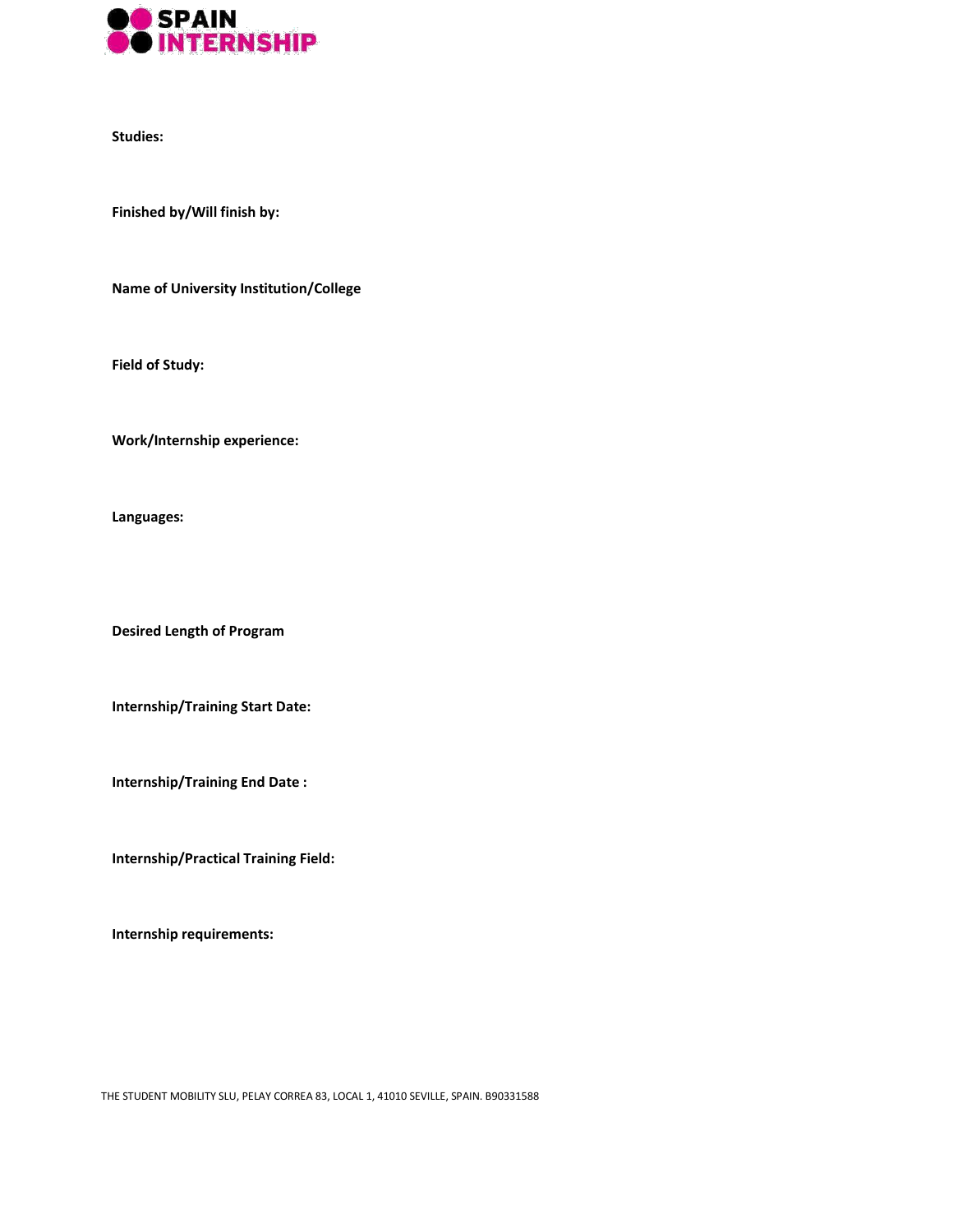

## **SPAIN INTERNSHIP SERVICE DESCRIPTION AND CLAUSES.**

## **PROGRAM APPLICATION PROCESS**

- 1. Application Send the completed application form, copy of candidate's passport and resume.
- 2. Program Registration fee To confirm registration, Spain Internship collects the application fee from student. The registration deposit is 300€.
- 3. Skype Admittance Consultation Candidate will partake in a Skype consultation with our agency partner in the USA. Spain Internship will receive the report with the result of the consultation.
- 4. English Level Assessment In order to participate in this program the candidate must have an intermediate English level.
- 5. Internships proposal.
- 6. Final Payments
- 7. Visa Application The student applies for a student Visa at the embassy. The student will support while the application process. Visa application is a process which takes on average around 6-8 weeks. First is DS 2019 form application (Certificate of Eligibility), which takes about 5-6 weeks. Once candidate has it, he is able to make an appointment for J1 visa. It's not possible to make a visa appointment without DS 2019 form number. Embassy interview itself goes fast and usually can be done within a week.
- 8. Arrival Candidate arrives in USA and attends orientation at the agency partner.
- 9. Placement Process

## **PRICES**

The price for each program is available in the price list:

Basic Package: Internship/Training Placement+ Form DS2019 (the major part of the J1 visa application) The registration fee is 300€ (For Spain Internship)

2-6 months - 1.800€ (Registration fee not included). 7-12 months - 2.200€ (Registration fee not included). Insurance - \$95/m

Costs not included: accommodation, flights or sevis fees.

## **VISA**

In case of refusal or rejection of a visa application by US Consulate Spain Internship will refund your

DS 2019 applicationfee partially (subject to terms and conditions of the visa sponsoring organization